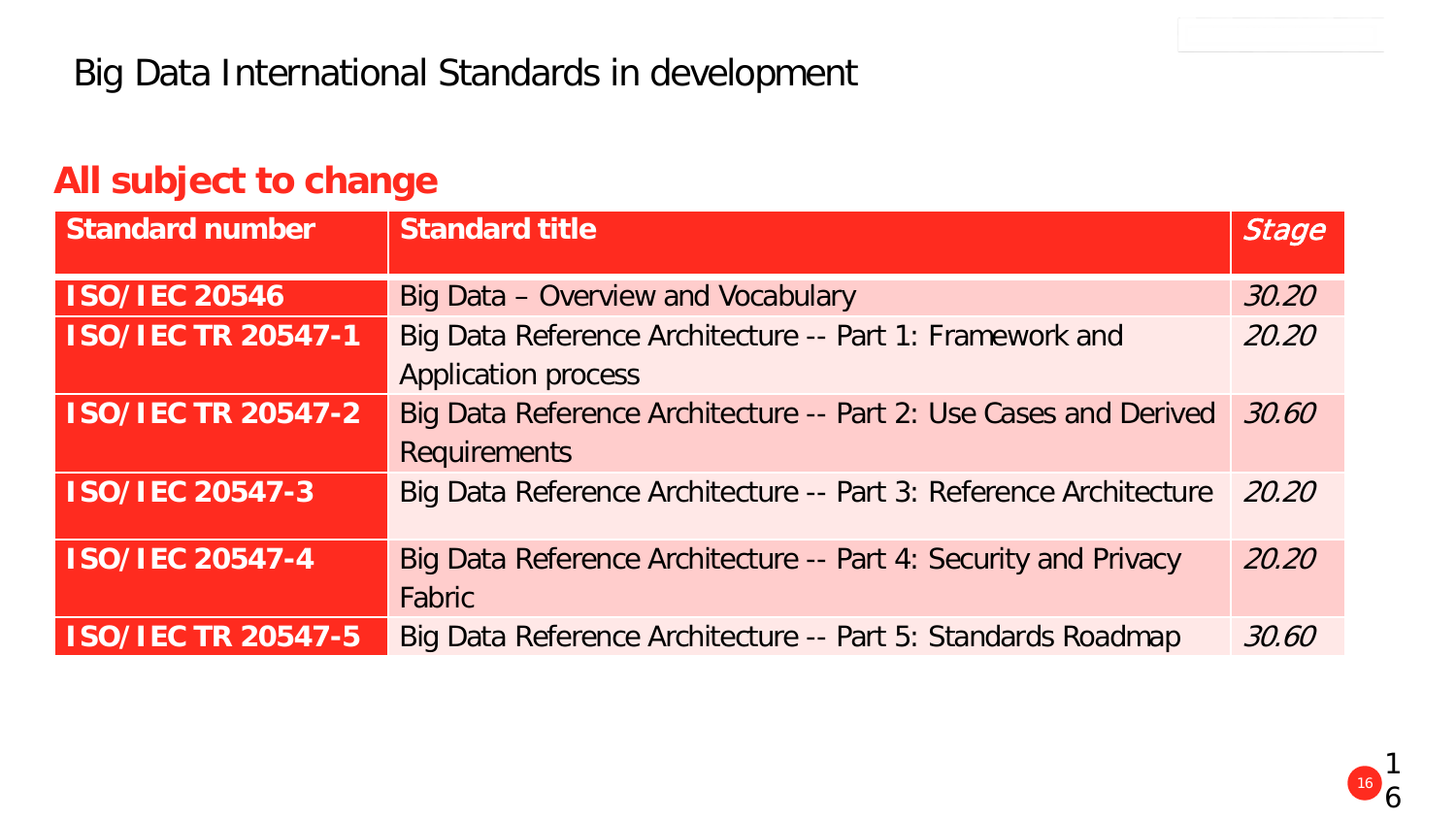## Market research overview

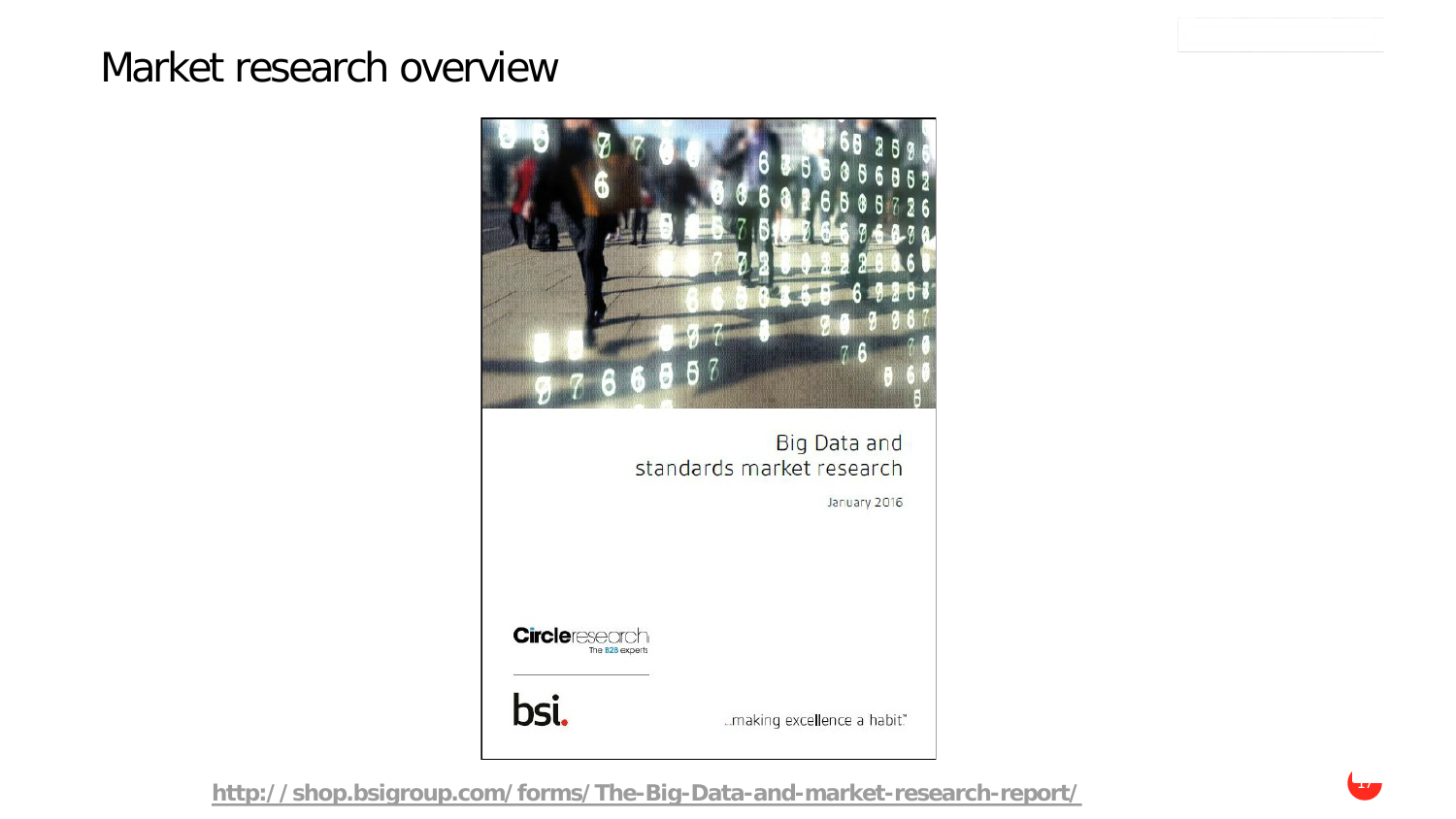## Potential standards scopes

- Big Data. Guidance on terms and conditions (T&Cs) for obtaining and using data.
- Big Data. Specification for a data engaged organisation.
- Big Data. Guidance on Big Data project communications.
- Big Data. Code of practice for Big Data analytics project management.
- Big Data. Guidance on Big Data metadata management.
- Big Data. Code of practice for ethical usage of Data

bsi.

BSI Big Data standards development workshop output

Date: 12<sup>th</sup> May 2017

1. Introduction

In 2016 BSI published a Big Data and standards market research report. The main purpose of the research was to determine the requirements for standards development associated with Big Data, focussed on the needs of the UK market. These findings were then developed into a series of potential 'scopes' for new standards. The scopes were then refined in three workshops that took place in March and May 2016 with 30 stakeholders from government, consumer groups, large corporates and SMEs.

Following discussions the approach was proposed to develop a new BSI committee (to be formed) and take the ideas forward as a series of British Standards (with the general intention to use these as 'base documents' for future international standards). In April 2017 BSI hosted a workshop to confirm this approach, verify the scopes/involvement and enable BSI to standard the process of developing these etandande

This document covers the revised draft scopes for these standards. Four of which are proposed to be developed as British Standards with staggered starts (to manage resources) and two of which will require further investigation within the committee.

Notes to take into account when reading the scopes:

- . There was a discussion around the value or not of including "Big Data" in the title of the standards. The phenomenon of "Big Data" has accelerated the need for many of the best practice documents identified below, however i) many of these 'issues' existed prior to the term Big Data and ii) there were concerns about the longevity of the term Big Data. For the near-term, "Big Data" has been retained in the titles, but this decision can be revisited closer to publication.
- · Quorum. For all the ideas (including those in development) there is quorum of organisations interested in participating, however further organisations are sought.
- "Guidance on Big Data metadata management" there has been subsequent discussion on the various other metadata standards that exist. As such this idea needs further investigation to ensure that it has a scope that complements other standards.
- . "Code of practice for ethical usage of Personal Data" the April 2017 workshop was the first time this idea had been discussed with the group. It was broadly supported, but needs further honing.

making excellence a habit.